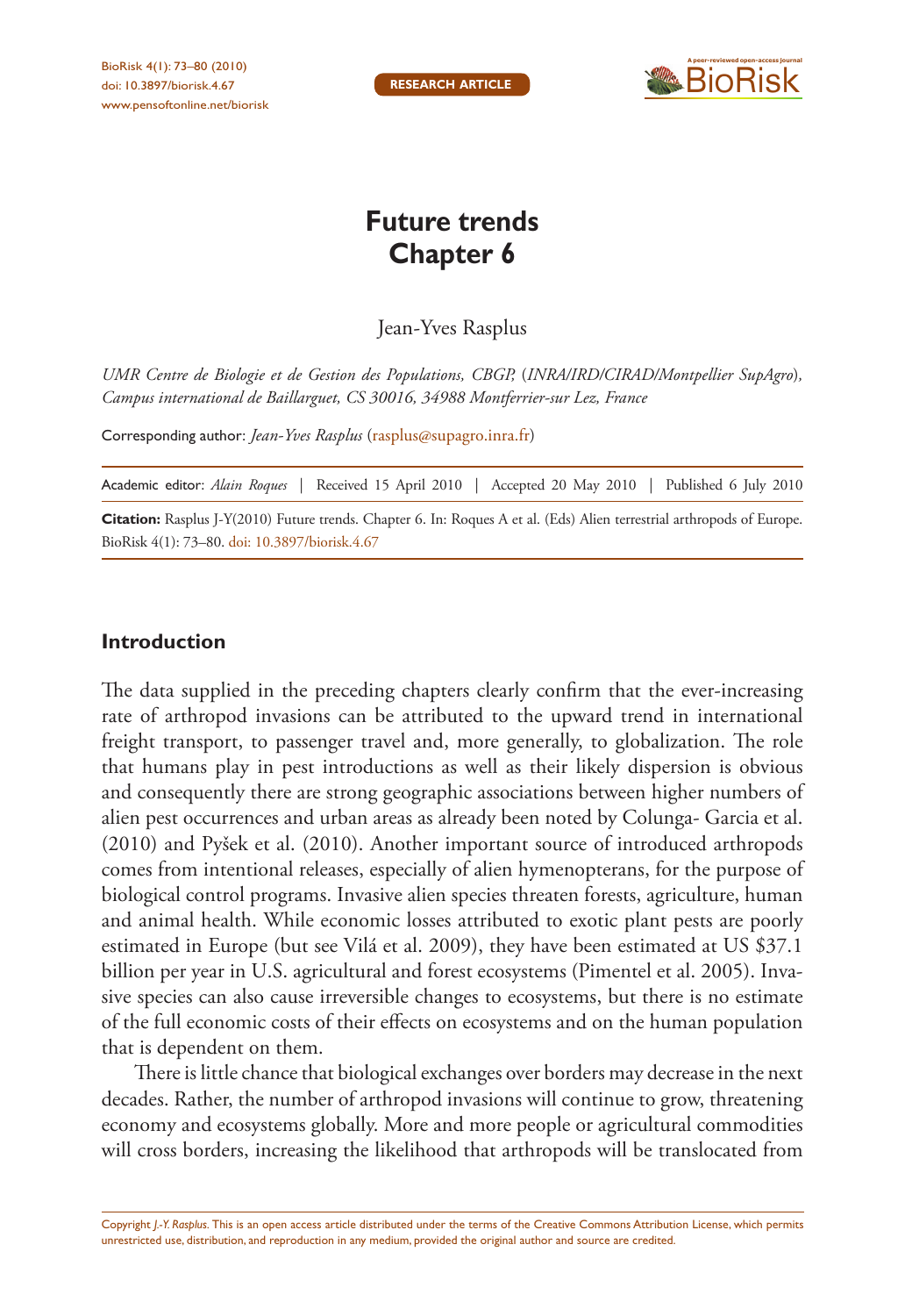one area of the world to another (Liebhold et al. 2006). In Europe, monitoring, detection of arthropod invasion mostly relies on poorly connected structures hosted by different countries, using non-interoperable tools that imply months if not years to detect the data for characterizing and managing new aliens. Such delays are unacceptable in cases where immediate action has to be taken. Globalization of biological exchanges should be met by globalization of the tools used to predict, detect and manage future bio-invasions.

Until now, no integrated biosecurity tool has been developed for arthropods (this is also true for all other bioinvaders). An ideal web-based integrated tool would encompass different interlinked modules to:

- 1. Identify the most likely future arthropod invaders
- 2. Provide generic and accurate identification tools
- 3. Compile biological information on these species
- 4. Predict where such aliens might potentially thrive, and their future distributions in a warmer climate or under
- 5. Estimate the full costs of the most likely alien arthropods
- 6. Finally, quantify and map risks associated with these non-indigenous species and prioritize them

# **Identify the most likely future arthropod invaders**

Determining which species to target for development of detection tools, distributional area and risk estimation is not an easy task. However, it is increasingly important to identify potential invasive species prior to their introduction and establishment. This may help to reduce the likelihood of alien invasions and better define management scenarios. Only few studies have been published that help to select the most likely future arthropod invaders to Europe within the many thousands of potential bioinvader arthropods.

Worner and Gevrey (2006) recently developed an original and efficient method to identify potential invasive insects that should be subject to more detailed risk assessments. They based their study on 1) the assumptions that geographical areas with similar pest assemblages share similar biotic and abiotic conditions, 2) a comprehensive database of the global presence or absence of pests. They used artificial neural network analysis to propose a list of species that are ranked according to the risks they pose. It is important to develop further methods of this kind, to implement databases and make them easily accessible through web interfaces. The development of integrated European projects such as PRATIQUE (Enhancements of Pest Risk Analysis Techniques) is a step towards this goal (Baker et al. 2009).

The search for taxa that are particularly invasive worldwide may also benefit from phylogenetic or hierarchical clustering studies. Recent work on the hierarchical patterns in biological invasions has produced results that show both clustering as well as overdispersion of certain life-history traits that are associated with invasion success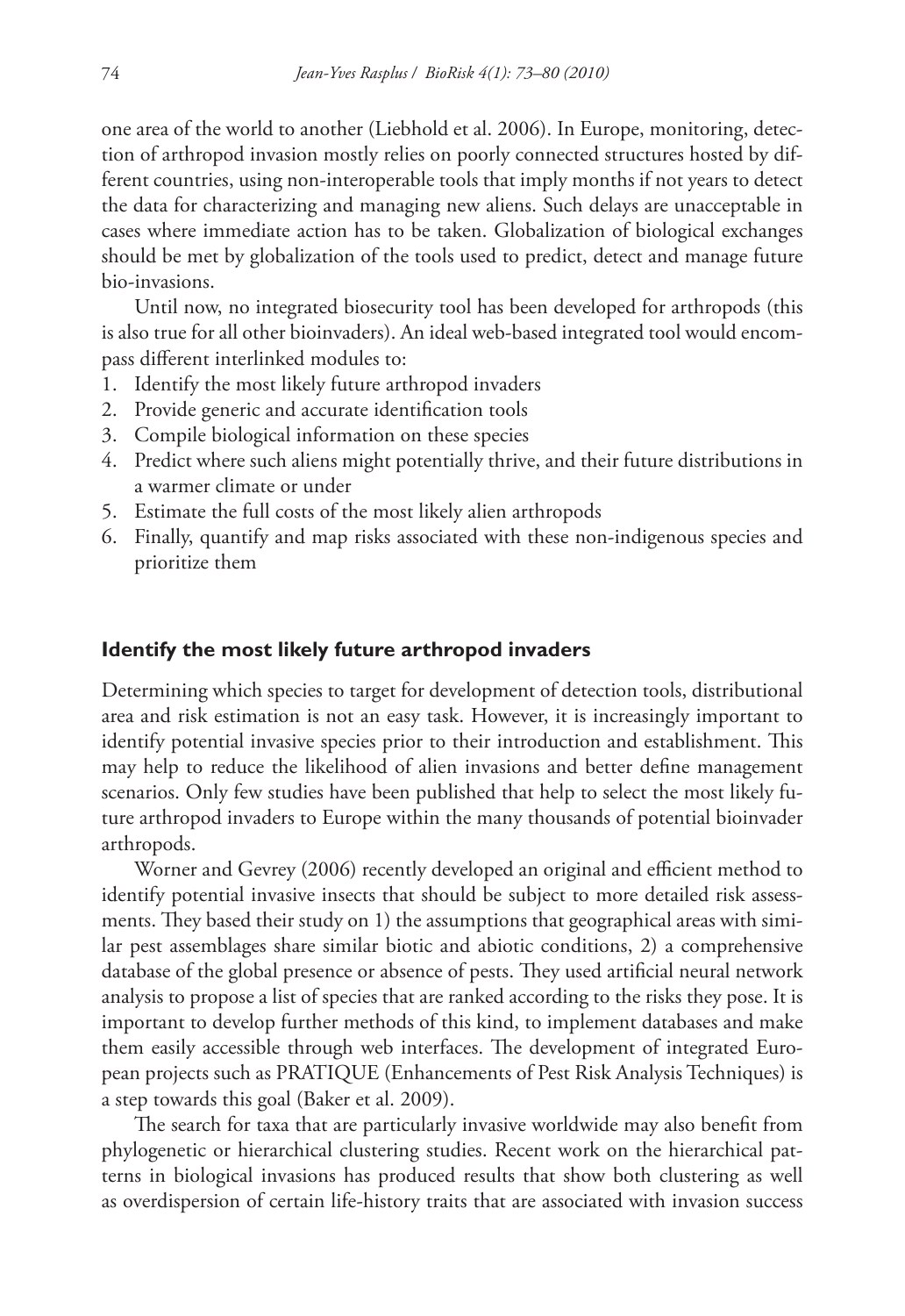(e.g. reproductive traits) (Lambdon 2008, Procheş et al. 2008). In some cases, traits associated with invasiveness observed in a set of taxa tend to be more similar in closely related taxa, a phenomenon supposed to be linked to the conservation of ecological niches in closely related species. This observation provides promise that analysing these traits in a strict phylogenetic framework may help to predict better the most likely potential invasive species. However, few phylogenetic analyses of invasiveness have been proposed for arthropods. Such analyses may benefit from the development of DNA barcoding applied to multiple genes (see below) that could help in particular to reconstruct phylogenies within species complexes.

Another approach, for phytophagous invaders at least, could be to identify and establish 'sentinel' host plants in not yet invaded regions, to evaluate the impact of indigenous potential invaders in source regions should they become introduced as exotics at a later date (Britton et al. 2009). This is currently carried out in China for potential pests of European tree species (Roques et al. 2009; Roques 2010).

# **Provide generic and accurate identification tools**

In the last few years, the application of molecular diagnostic methods have greatly accelerated. At the same time, DNA barcoding based on the mtDNA COI gene as well as nuclear markers, have shown great potential to improve the detection of invasive species. DNA barcoding has been used to detect pests efficiently (Armstrong 2010) and may also enable the flagging of invasive species trapped during biodiversity surveys (deWaard et al. 2009). Consequently, DNA barcoding many provide an efficient new tool in the biosurveillance armoury for detection of alien species. Next generation sequencing technologies (e.g. pyro and single-molecule sequencing) may further help to reduce costs and to increase both speed and quantity of molecular detection of arthropod species. In the near future, it is likely that most identifications of arthropods will proceed through comparison of multiple gene sequences to an online global library whose quality is vastly enhanced by taxonomic knowledge. Consequently, developing a worldwide DNA library of barcodes of the most likely invasive species, including all pests and their natural enemies that could be used in biological control project, is of strategic importance to enhance our ability to detect and manage invasive populations. Such a comprehensive database coupled to real time analysis of trapping may help to detect species even at low densities, long before they become established. Developing such an integrated detection toolkit may clearly improve both biosurveillance and biosecurity in the future.

# **Compile biological information on these species**

Any introduced arthropod has an area of origin where it could already be a pest and where it may already have been studied and its biology described. Available lists of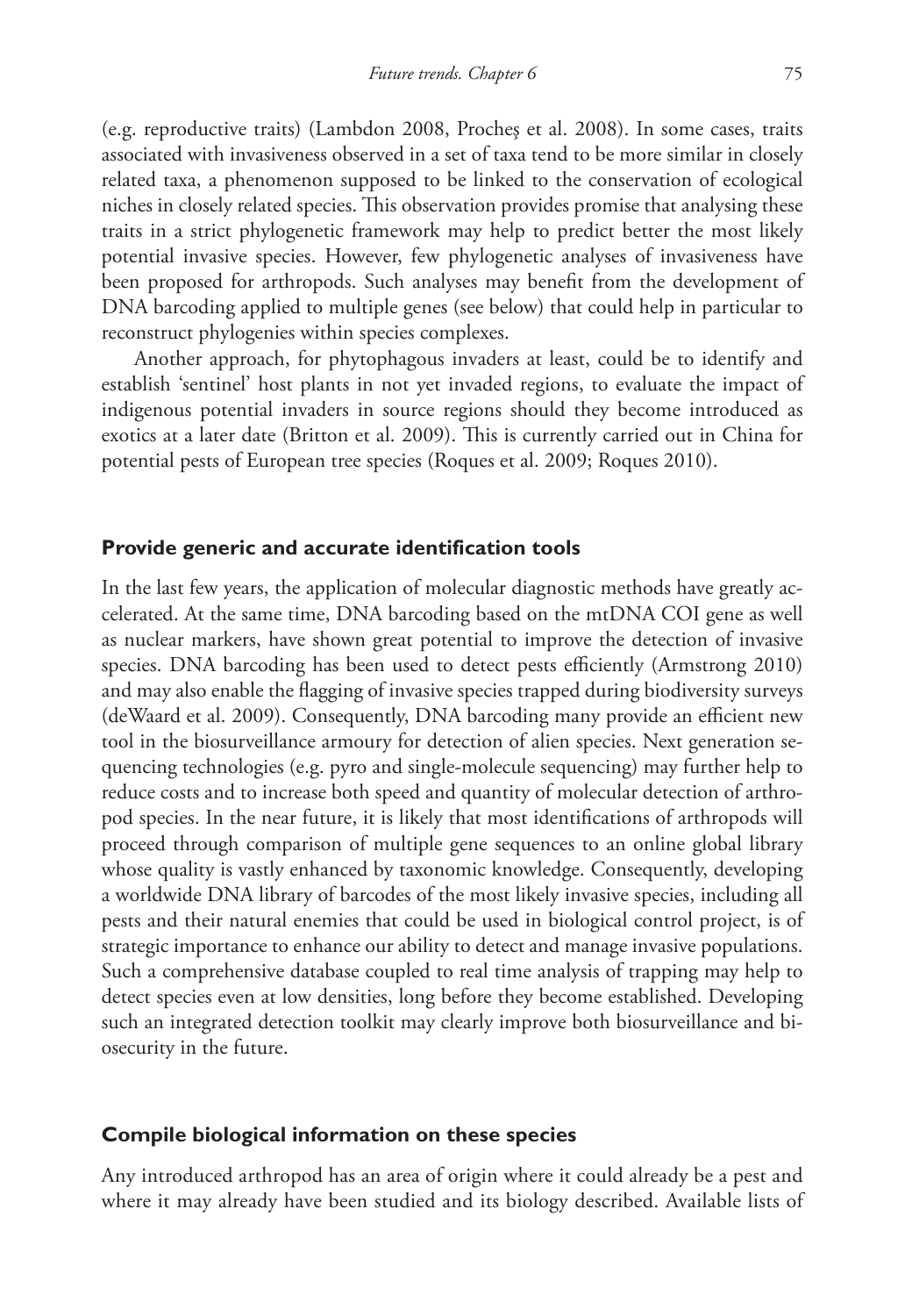invasive species (NISIC, DAISIE, NOBANIS, etc) do not always provide an up-todate compilation of all available biological information and so may be of limited use for improving future management or predicting spread. To infer better the potential distribution, costs and risks associated with the most likely arthropod invaders, we need to compile all available information on their biology and life-history traits, both in their native and, when possible, in their invaded ranges (Broennimann and Guisan 2008).

#### **Predict where such aliens might potentially thrive**

Predicting which arthropods can invade where is critical for their management, and ultimately in limiting the negative impacts of bioinvaders. Niche-based models are widely used to predict potential distributions of invasive insects, mites or other arthopods. These methods use observations either from the invaded or the native range of an invasive species to predict the potential range in the area of introduction. However, despite its increasing use, environmental niche modelling is based on fundamental assumptions that are easily violated and lead to incorrect prediction of the full extent of biological invasions. For example, the alien species may not occupy all suitable habitats when its ecological requirements have changed during the invasion process. Furthermore, predictions are sensitive not only to occurrence and environmental data, but also to the methods used to calibrate the models. These approaches have also been criticised for their lack of consideration of species interactions (natural enemies), dispersal, availability and synchrony with the host plant or host. However, unless we can accurately parameterize the relationship between a species and its environment, no single model predicting the invasive range is likely to represent reality. This task may prove to be not feasible for most arthropods, for which knowledge of their distribution and interactions is as yet fragmentary if not rudimentary. Consequently, multiple modelling methods are required to provide better prediction and error estimates for arthropod distributional areas, especially when based on poor observation datasets.

Moreover, identification of consensus areas of distributional estimate consistency using these different methods may help to produce more reliable estimates of species' potential distributions (Roura-Pascual et al. 2009). A recent study also showed that using predictions based on both abiotic variables (usually climate) and biotic ones (for insect or host assemblage) may be more accurate than predictions based on climatic factors alone (Watts and Worner 2008). Consequently, in an effort to improve the management of invasive arthropods to Europe, we need to 1) develop a comprehenive database of life-history traits and worldwide occurrences of invasive arthropods; 2) build or implement a system providing the most accurate projections based on this database; 3) develop free access tools that implement all these methods; 4) allocate research investment to such a task that will strongly improve both predictive methodology and knowledge of the most likely invasive arthropods and their natural enemies.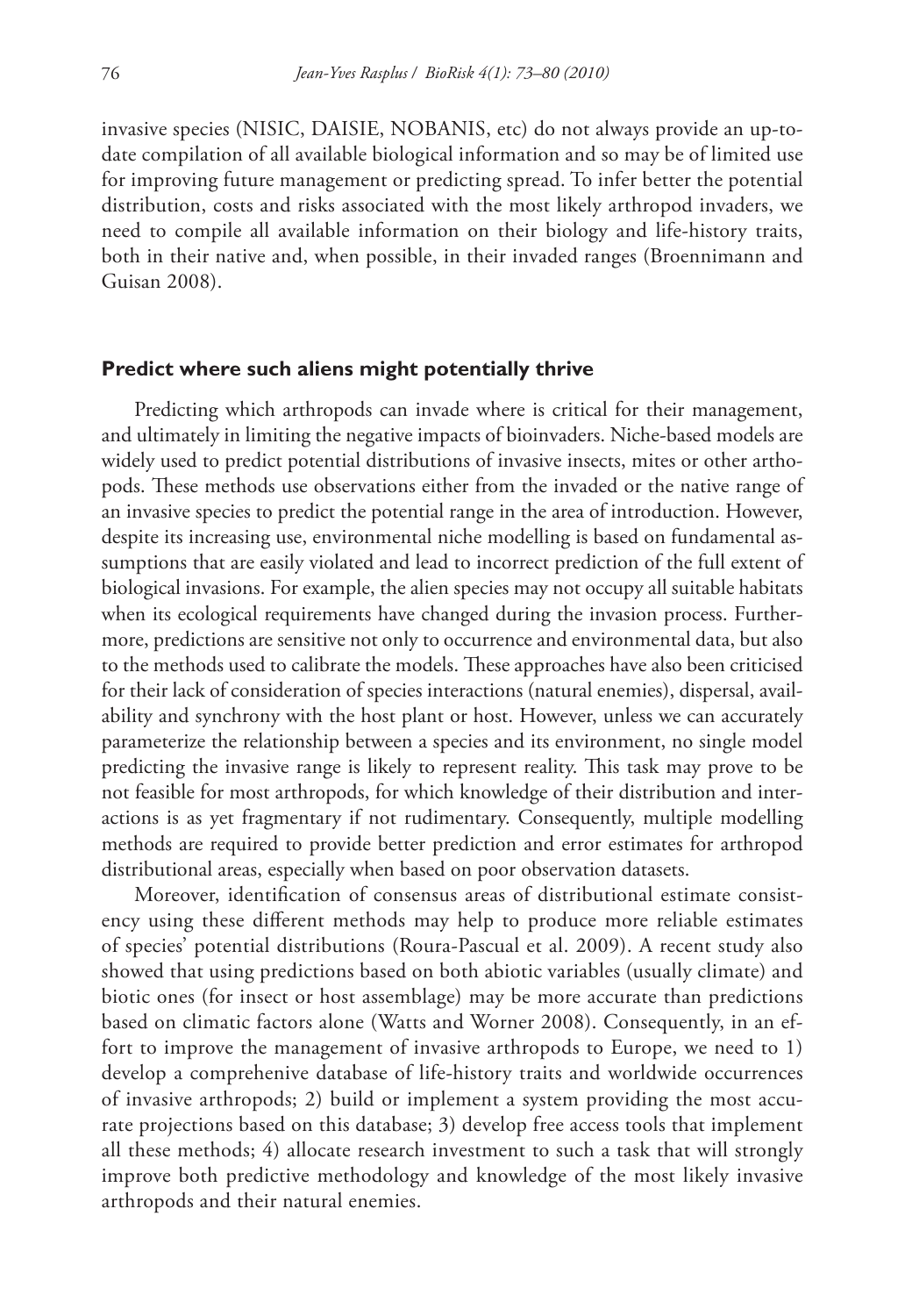# **Estimate the full costs of the most likely alien arthropods**

Until now few general models of the economic costs of biological invasion have been developed. The goal of such models is to develop effective management programs, that seek both to estimate current or future impacts of alien invasive species, and to prevent, control, or mitigate their biological invasion. Estimates of the full costs of biological invasions (i.e., beyond direct damages or control costs) are still rare, since the costs of such complex problems are hard to calculate. Vilá et al. (2009) provided a first continent-wide assessment of impacts on ecosystem services by all major alien taxa, including invertebrates, in terrestrial, freshwater, and marine environments. They tried to compare how alien species from the different taxonomic groups affect "supporting", "provisioning", "regulating", and "cultural" services and interfere with human wellbeing. However, many of these components are difficult if not impossible to quantify, such as the impacts of alien invasive species on biodiversity, ecosystem functions, human health and other indirect costs, for instance the impacts themselves of control measures. Furthermore, estimating the costs of an invasive arthropod that threatens biodiversity rather than agricultural production is particularly challenging. Precise economic costs associated with the most ecologically damaging alien species are simply not available. Consequently, we need to develop analysis of the ecological impact of introduced arthropods, especially those that are intentionally introduced for biological control purposes (Kenis et al. 2009). This is particularly important if we want in the near future to decrease our intake of pesticides and promote biological control.

Economic applications are also essential to provide more accurate and comprehensive assessments of the benefits and costs of control alternatives that can increase the effectiveness and efficiency of publicly funded programs. There is also a need for the development of better databases and modelling approaches to estimate better damages from invasive species and their control costs. Further research should also be conducted to narrow the uncertainty of the estimates. Work in these areas should help improve invasive species policy and achieve a more effective use of resources. Future cost estimates should be computed, within a real-time estimation procedure, using updated infestation measuresand regional input-output economic data.

## **Quantify and map risks associated with these non-indigenous species**

In the case of invasive species, risk can be defined as the probability that an invader will become established in an area along with some evaluation of the economic consequences of this event. Traditionally, quantifying risks associated with arthropod invasive species require studies on 1) the process of introduction, dispersion and the pathways used; and 2) the economic consequences of spread in recently contaminated areas (Yemshanov et al. 2009). However - as emphasized above - biology, life history and full costs of most potential invasive arthropods are still poorly known and most risk assessment studies rely on expert judgment or rudimentary analytical approaches.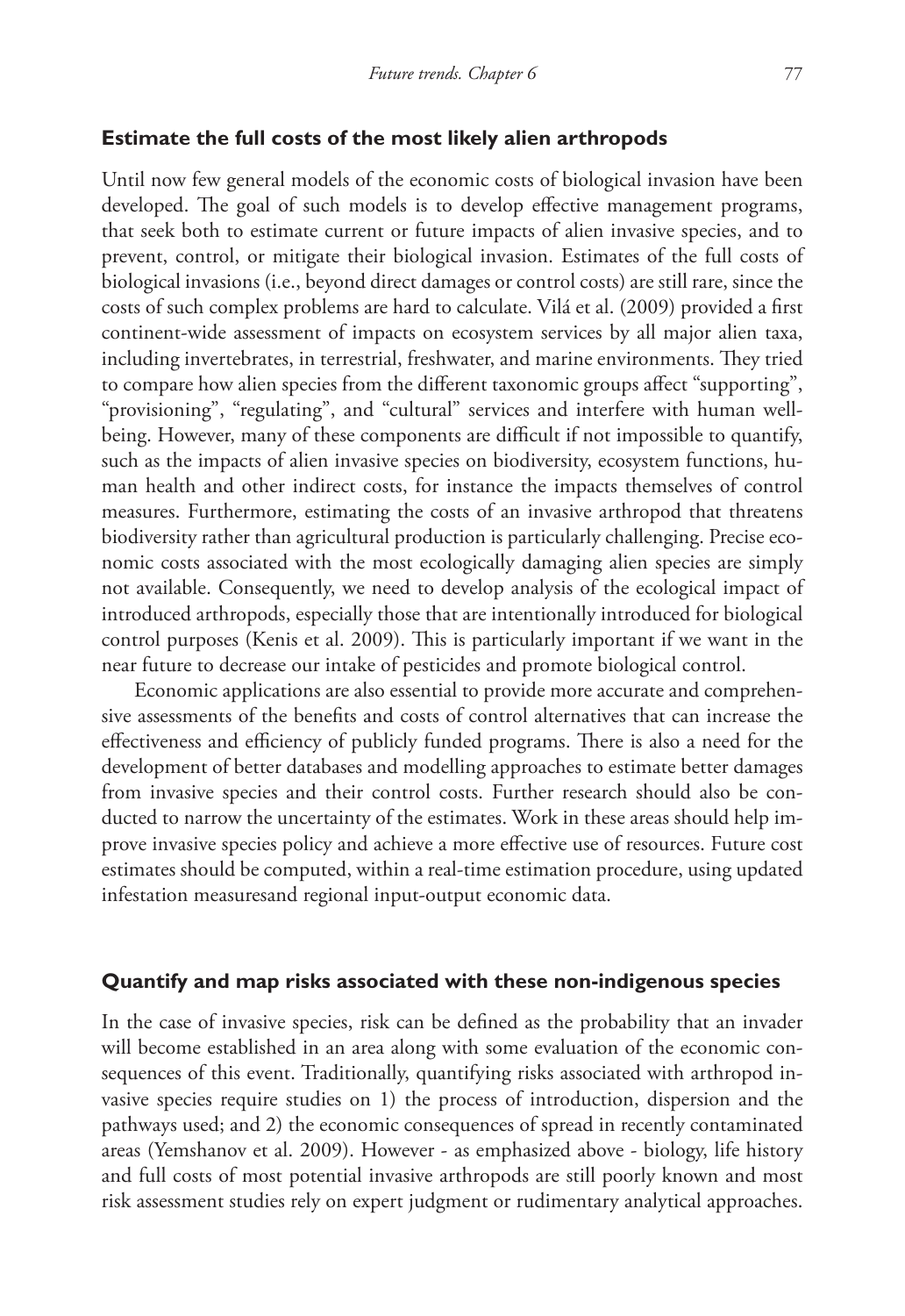Here again the need of integrated tools is overwhelming to produce efficient risk assessment for policy-makers.

## **Toward a global european tool**

Already 1590 alien arthropod species have been introduced and established in Europe and increased efforts are needed to minimize the risk of introductions and spread of additional species in the future.

Europe is poorly structured to detect rapidly, efficiently manage and control invasive arthropod species. In face of this global problem, European countries mostly have responded through nation-specific strategies and disconnected or weakly integrated projects. This disappointing situation must be changed. Faced with increasing economic pressure and despite already large grants in the past, the European Community has to invest more on invasive species prevention, detection and management.

One of the key elements is the need to establish a European early warning system and rapid response framework (Genovesi 2009). In the present situation where ornamental trade is a dominant pathway for invasion by phytophagous arthropods, a more thorough survey of parks, gardens and nurseries may function as such an early warning system. This could also be accompanied by the installation of more sophisticated quarantine and control measures at invasion 'hubs' for the ornamental plant trade (e.g. in the Netherlands) (Roques 2010).

While there is also a clear need for further research to understand better the ecological and genetic processes that facilitate the introduction and subsequent dispersion of exotic arthropods in agricultural and forest ecosystems (Facon et al. 2006), additional challenges include the improvement of Europe-wide biosurveillance and prediction tools. Clearly, the management of arthropod invasions will be enhanced by the integration and future improvement of already existing but widely dispersed tools. Researchers have to develop prototype Internet based systems to detect and manage better new arthropod invasions, and these tools should be reinforced through international collaborations. We are dealing with an outstanding global problem.

## **References**

- Armstrong K (2010) DNA barcoding: a new module in New Zealand's plant biosecurity diagnostic toolbox. *EPPO Bulletin* 40: 91–100.
- Baker RHA, Battisti A, Bremmer J, Kenis M, Mumford J, Petter F, Schrader G, Bacher S, De Barro P, Hulme PE, Karadjova O, Lansink AO, Pruvost O, Pyšek P, Roques A, Baranchikov Y, Sun JH (2009) PRATIQUE: a research project to enhance pest risk analysis techniques in the European Union. *EPPO Bulletin* 39: 87–93.
- Britton KO, White P, Kramer A, Hudler G (2009) Global Network of Sentinel Plantings: Recruiting Botanic Gardens and Arboreta to Stop the Spread of Invasive Species. In: *Abstracts*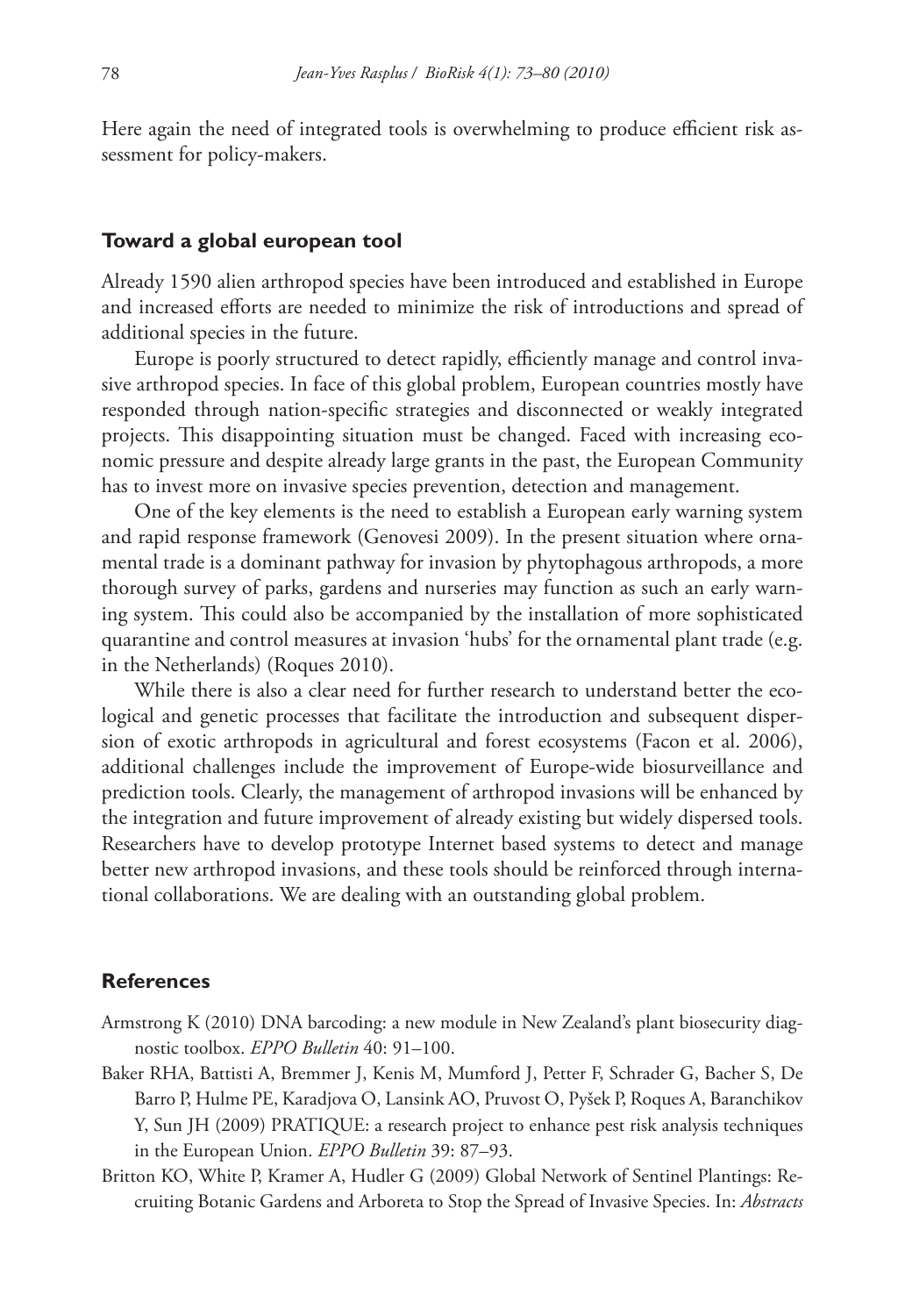*of the IUFRO International Forest Biosecurity Conference*, Roturoa, New Zealand, 16–20 March 2009. *New Zealand Forest Research Institute Bulletin* 233: 104.

- Broennimann O, Guisan A (2008) Predicting current and future biological invasions: both native and invaded ranges matter. *Biology Letters* 4: 585–589.
- Colunga-Garcia M, Haack RA, Magarey RA, Margosian ML (2010) Modeling spatial establishment patterns of exotic forest insects in urban areas in relation to tree cover and propagule pressure. *Journal of Economic Entomology* 103: 108–118.
- deWaard JR, Landry JF, Schmidt C, Derhousoff J, McLean JA et al. (2009) In the dark in a large urban park: DNA barcodes illuminate cryptic and introduced moth species. *Biodiversity and Conservation* 18: 3825–3839.
- Facon B, Genton BJ, Shykoff J, Jarne P, Estoup A et al. (2006) A general eco-evolutionary framework for understanding bioinvasions. *Trends in Ecology and Evolution* 21: 130–135.
- Genovesi P (2009) Toward a global biosecurity policy. In: *Abstracts of the International Conference of Biological Invasions* (*ICBI*), Fuzhou (Fujian), China, 2–6 November 2009: 9. http:// invasivespecies.org.cn/uploadfile/20091207/20091207105632670.pdf.
- Kenis M, Auger-Rozenberg MA, Roques A, Timms L, Pere C et al. (2009) Ecological effects of invasive alien insects. *Biological Invasions* 11: 21–45.
- Lambdon PW (2008) Is invasiveness a legacy of evolution? Phylogenetic patterns in the alien flora of Mediterranean islands. *Journal of Ecology* 96: 46–57.
- Liebhold AM, Work TT, McCullough DG, Cavey JF (2006) Airline baggage as a pathway for alien insect species invading the United States. *American Entomologist* 52: 48–54.
- Pimentel D, Zuniga R, Morrison D (2005) Update on the environmental and economic costs associated with alien-invasive species in the United States. *Ecological Economics* 52: 273–288.
- Procheş S, Wilson JRU, Richardson DM, Rejmánek M (2008) Searching for phylogenetic pattern in biological invasions. *Global Ecology and Biogeography* 17: 5–10.
- Roques A, Fan JT, Yart A, Sun JH (2009) Planting sentinel European trees in China, a tool for identifying potential insect and pathogen invaders. In: *Abstracts of the International Conference of Biological Invasions* (*ICBI*), Fuzhou (Fujian), China, 2–6 November 2009: 85. http://invasivespecies.org.cn/uploadfile/20091207/20091207105632670.pdf.
- Roques A (2010) Alien forest insects in a warmer world and a globalized economy: Impacts of changes in trade, tourism and climate on forest biosecurity. *New Zealand Journal of Forestry*, suppl 40: 77–94.
- Roura-Pascual N, Brotons L, Peterson AT, Thuiller W (2009) Consensual predictions of potential distributional areas for invasive species: a case study of Argentine ants in the Iberian Peninsula. *Biological Invasions* 11: 1017–1031.
- Vilá M, Basnou C, Pyšek P, Josefsson M, Genovesi P, Gollasch S, Nentwig W, Olenin S, Roques A, Roy D, Hulme PE and Daisie Partners (2009) How well do we understand the impacts of alien species on ecosystem services? A pan-European cross-taxa assessment. *Frontiers in Ecology and the Environment* 8: 135–144.
- Watts MJ, Worner SP (2008) Comparing ensemble and cascaded neural networks that combine biotic and abiotic variables to predict insect species distribution. *Ecological Informatics* 3: 354–366.